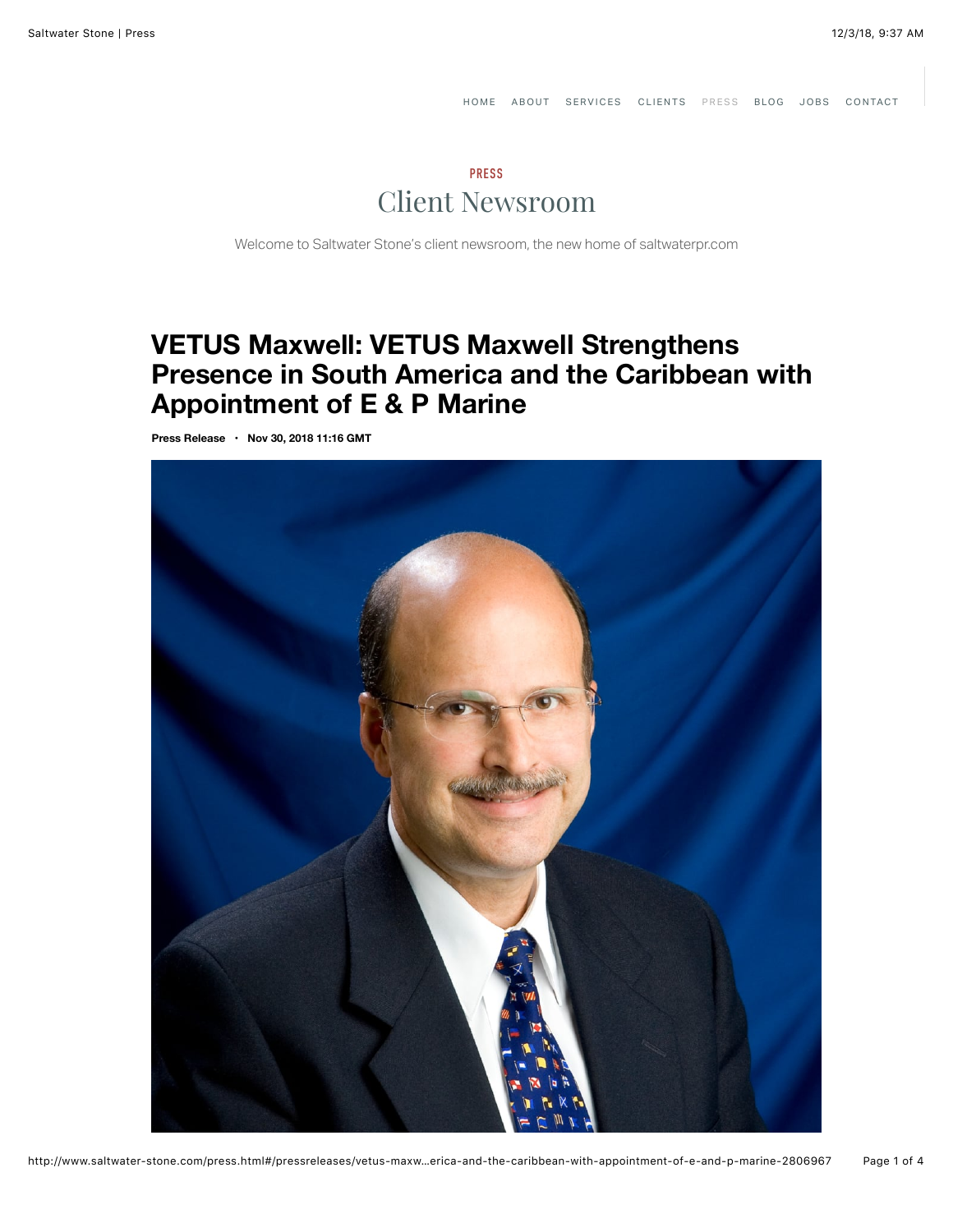

Miguel A. Vasallo, President, E & P Marine

Leading marine systems manufacturer VETUS Maxwell has appointed E & P Marine, Inc. as its representative in South America and the Caribbean. The Miami-based leisure equipment supplier will represent the VETUS and Maxwell product lines in the region from Mexico through to Brazil and across the Caribbean islands.

The new appointment further expands VETUS Maxwell's network of representatives, increasing its international presence as it grows sales for its engines, generators, bow thrusters, control panels and other equipment for recreational craft and small commercial vessels.

Founded in 1980, E & P Marine has expanded from its original territories of Latin America and the Caribbean to worldwide representation for a growing number of major brands. With a range of customers including OEMs, dealers and wholesalers, E & P offers a variety of products as well as providing expert technical support.

Miguel A. Vasallo, President, E & P Marine, said: "We are delighted to represent VETUS Maxwell and to partner with a company that is renowned for its technology innovation and in-house product development. We are proud to be associated with only the most reputable manufacturers, so VETUS is an ideal addition to our offering with its reliable, efficient and easy to use and install equipment that stands out in the sector.

"We see lots of potential within our specific market and, as the VETUS Maxwell core products do not conflict with our existing representations, it will allow us to increase sales to our current customers in Latin America and the Caribbean and to continue to strive for technical sales. The philosophy of VETUS Maxwell's management and that of E & P Marine is very much in sync. We are looking forward to establishing a long-term relationship with VETUS Maxwell and demonstrating to our customers how important they are to us by representing the best products."

With headquarters in the Netherlands, as well as subsidiaries in 16 other countries and a worldwide distribution and service network, VETUS Maxwell has added a powerful version of its award-winning BOW PRO thruster, the BOW PRO Boosted, to its extensive product portfolio, with further 2018 launches including the new V-DOCKER Joystick Docking System and F-LINE 4-Cylinder Engines.

Chris DeBoy, VETUS Maxwell Vice President of Sales and Marketing, said: "The appointment of E & P Marine will enable us to grow sales in this key region, so we are looking forward to more customers having easy access to our products. We are continually working to increase and strengthen our network so that boat owners and operators all over the world can benefit from both our equipment and also the expert technical knowledge of our partners."

For more information on VETUS Maxwell see [www.vetus.com](http://www.vetus.com/).

Ends

## **For further information, please contact:**

Chris Deboy **VETUS Maxwell** Tel: +1 (0)410 712 0740 Mobile: +1 (0)410-409-8108 Cdeboy@vetus.com [www.vetus.com](http://www.vetus.com/)

or

Jules Riegal **Saltwater Stone** Tel: +44 (0) 1202 669244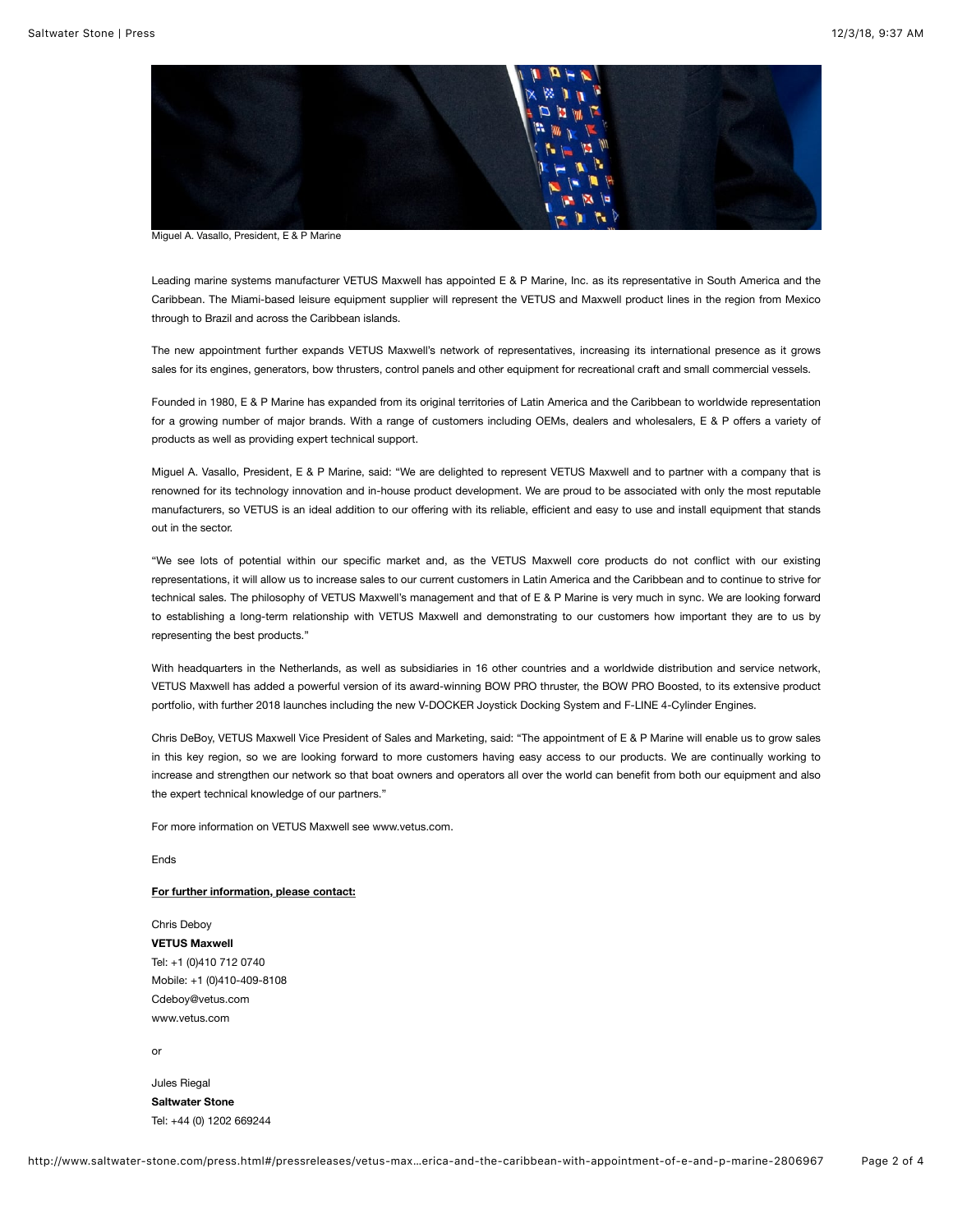Mobile: +44 (0) 7973 737496 j.riegal@saltwater-stone.com [www.saltwater-stone.com](http://www.saltwater-stone.com/)

## **About VETUS Maxwell** - *Making life on the water more enjoyable*

VETUS Maxwell is an internationally-renowned developer and manufacturer of complete marine product systems ̶including engines, generators, bow thrusters and control panels - for recreational craft and small commercial vessels. VETUS Maxwell prides itself on innovation and the majority of the 4,000 products it supplies are part or wholly designed by its in-house engineers. Founded in 1964, VETUS has its headquarters near Rotterdam, in the Netherlands, as well as subsidiaries in 16 other countries and a worldwide distribution and service network.

All products marketed by VETUS Maxwell are part of a complete system, with any connecting components also available for ease of use. VETUS Maxwell strives to ensure everything it supplies is as simple to install and maintain as possible, to make life on the water more enjoyable for its customers.